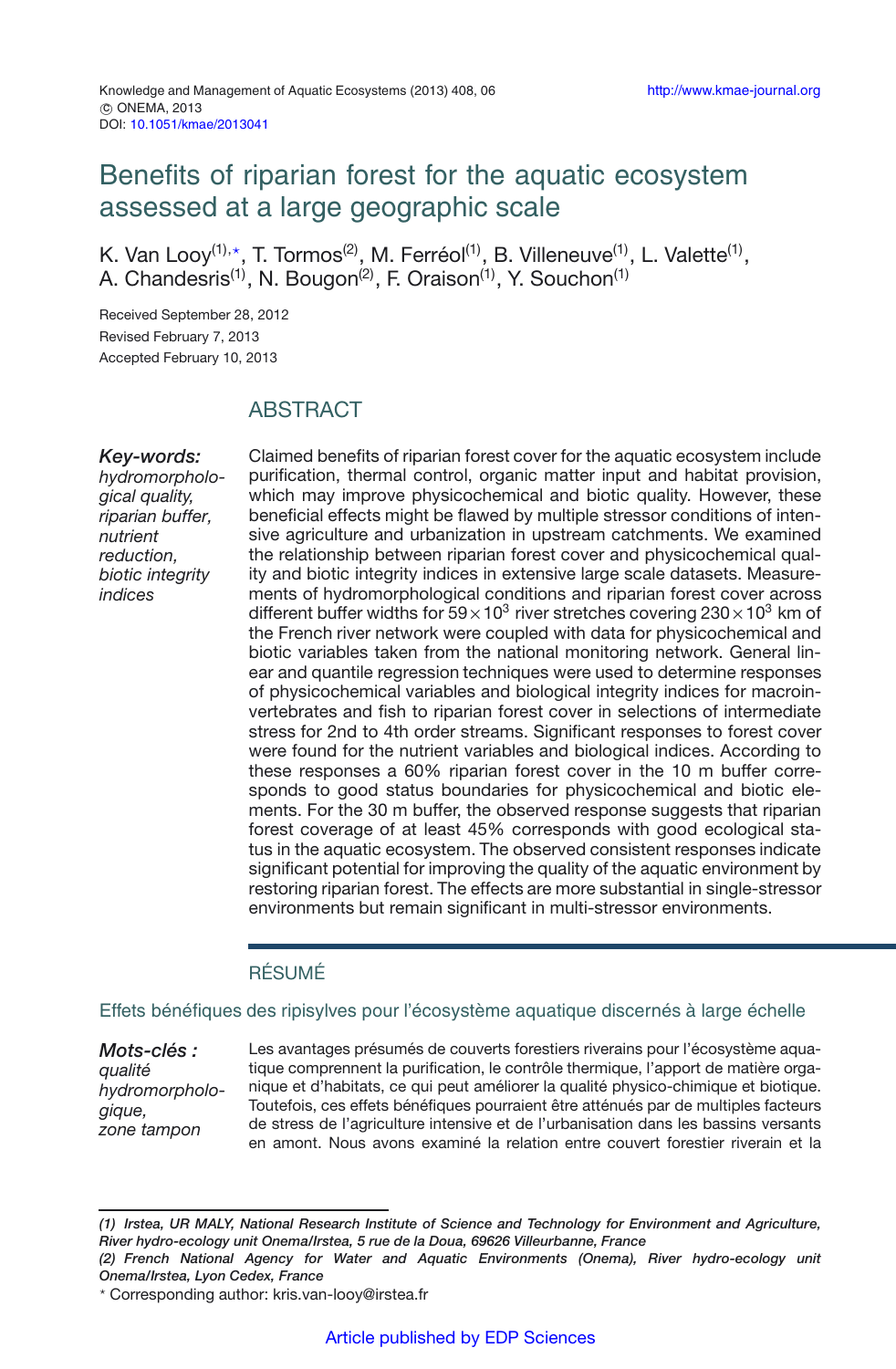*riveraine, réduction nutriments, indices d'intégrité biologique*

qualité physico-chimique et indices d'intégrité biotique dans de vastes ensembles de données à grande échelle. La mesure des conditions hydromorphologiques et du couvert forestier riverain selon différentes largeurs des zones tampons pour  $59 \times 10^3$  secteurs de rivière s'étendant sur 230  $\times 10^3$  km du réseau fluvial français ont été couplés avec des données pour les variables physico-chimiques et biotiques prélevés sur le réseau national de surveillance. Des régressions linéaires généralisées et des régressions par quantiles ont servi à déterminer les réponses des variables physico-chimiques et des indices d'intégrité biologique des macroinvertébrés et poissons à la couverture de ripisylve dans les sélections de stress intermédiaire pour les rivières d'ordres 2 à 4. Des réponses significatives au couvert forestier ont été trouvées pour les nutriments et les indices biologiques. Selon ces réponses, un taux de ripisylve de 60 % dans un corridor de 10 m correspond aux limites du bon état des variables physico-chimiques et indices biotiques. Pour la zone tampon de 30 m, la réponse observée suggère que la couverture de ripisylve d'au moins 45 % correspond avec le bon état écologique de l'écosystème aquatique. Ces réponses cohérentes indiquent un potentiel important pour l'amélioration de la qualité du milieu aquatique en rétablissant la forêt riveraine. Les effets sont plus importants dans un environnement de pression unique, mais restent quand même importants dans des environnements avec multiple pressions.

## INTRODUCTION

Positive effects of riparian vegetation on the ecological quality of the river by nutrient uptake and habitat provision are still points of debate in scientific journals for the aquatic environment (Mayer *et al*., [2007](#page-14-0); Pärn *et al*., 2010). Such benefits may include the following: addition of organic matter, diversifying the trophic conditions; thermal regulation by forest canopy cover; structuring of habitat and provision of microhabitat; and buffer for nutrients and pollutant influx to the water course (Lowrance *et al*., [1984;](#page-14-1) Lowrance *et al*., [1997;](#page-14-2) Wenger *et al*., [1999](#page-15-0)). These functions have been evidenced only from local studies with field measurements (Storey and Cowley, [1997](#page-15-1); Wallace *et al*., [1997](#page-15-2); Parkyn *et al*., [2003;](#page-15-3) Dodds and Oakes, [2006;](#page-14-3) Rios and Bailey, [2006](#page-15-4)) and from some larger scale studies in strictly agricultural watersheds (Stewart *et al*., [2001](#page-15-5); Wilson *et al*., [2008;](#page-15-6) Arnaiz *et al*., [2011](#page-13-0)). The cumulative watershed impact of forested riparian zones on stream nutrient levels is also acknowledged (Newbold *et al*., [2010;](#page-14-4) Curie *et al*., [2011;](#page-14-5) Wang *et al*., [2011](#page-15-7)), but remains poorly understood (Weller *et al*., 2011). As regards the aquatic ecosystem responses to riparian forest cover, for fish communities some evidence is documented for thermal regulation (Broadmeadow *et al*., [2011](#page-13-1)) and for habitat provision (Santoul *et al*., [2005](#page-15-8); Brunke *et al*., [2008](#page-13-2); Elosegi *et al*., [2010;](#page-14-6) Hopkins and Whiles, [2011\)](#page-14-7). General beneficial effects of riparian forest cover are observed for periphyton (Bowes *et al*., [2012\)](#page-13-3), phytoplankton (Hutchins *et al*., [2010](#page-14-8)) and wider ranging water quality parameters (Ghermandi *et al*., [2009\)](#page-14-9). Less uniform responses are found for the macroinvertebrates, for which positive effects are mainly reported for urban areas (Suren and McMurtrie, [2005;](#page-15-9) Rios and Bailey, [2006](#page-15-4); Death and Collier, [2010;](#page-14-10) Astorga *et al*., [2011](#page-13-4)). Inability to identify these outcomes in consistent relationships between the presence and extent of riparian cover and the quality of the aquatic system is often attributed to the context of multiple stressors impacting the river system (Palmer *et al*., [2010](#page-15-10)).

Even so, riparian forests are generally acknowledged for their importance in river ecosystem functioning (Gregory *et al*., [1991](#page-14-11)), being closely linked to the hydromorphological quality of the river (Van Looy *et al*., [2008\)](#page-15-11). Accordingly, re-plantation of river margins is the most widely applied restoration technique for rivers throughout Europe, Australia and the USA (Brooks and Lake, [2007;](#page-13-5) Palmer *et al*., [2007](#page-14-12)). Guidelines for these practices are not readily available and are mostly based on providing vegetative buffer strips and terrestrial migration corridors. In this study, we try to assess relationships between the forest cover in the riparian corridor and the anthropogenic pressures that were retrieved from several spatial scales (stretch, hydrologic unit and catchment) in order to assess the impact of the forest cover on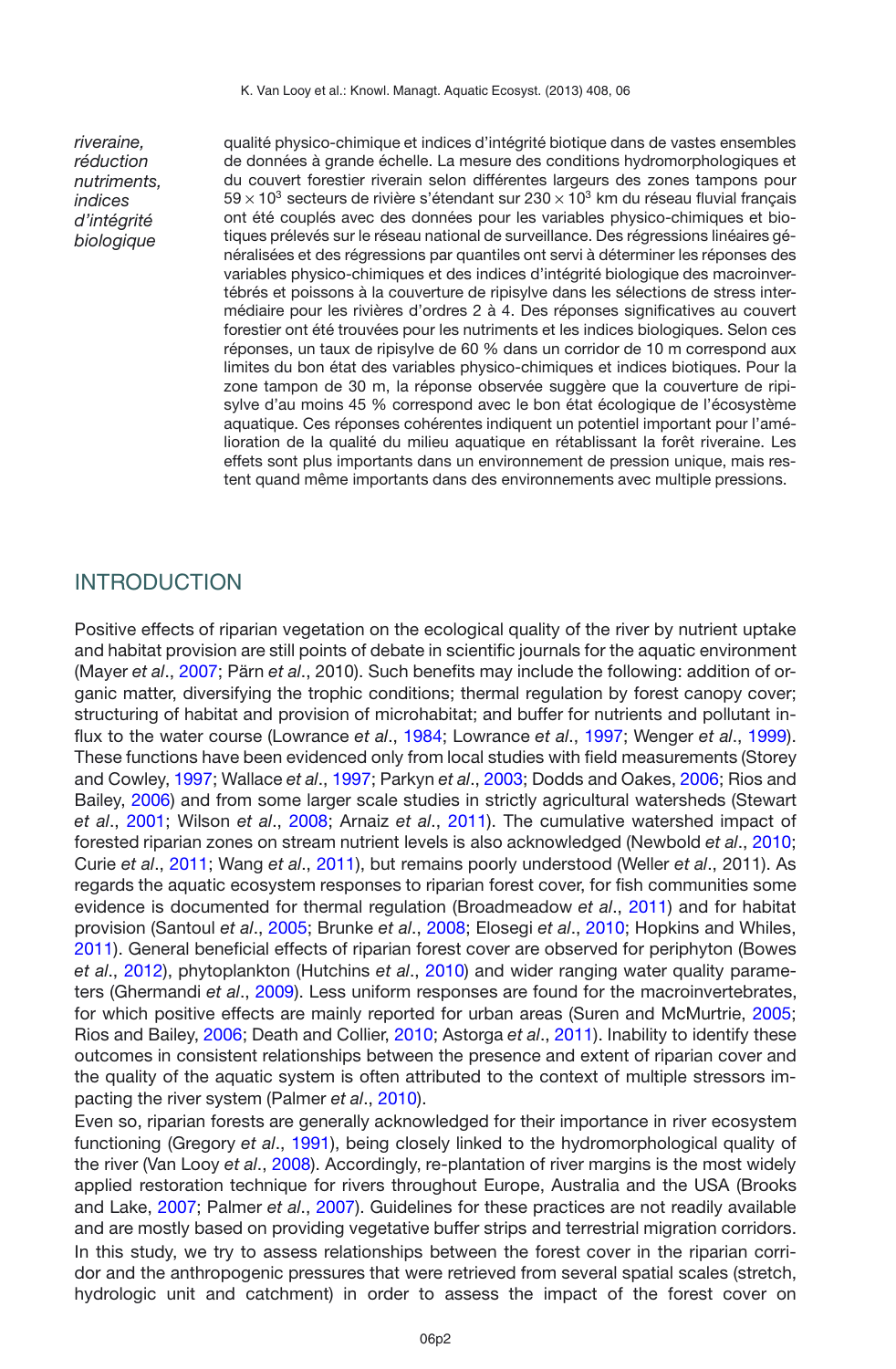physicochemical characteristics, and macroinvertebrate and fish metrics reflecting community structure and ecological condition over the French river network. We adopted recent recommendations to advance the use of indicators for running water starting from the correlative approach using large-scale datasets along perturbation gradients (Sandin and Solimini, [2009\)](#page-15-12).

The question underlying our research was: can we observe the claimed benefits of riparian forest cover for the aquatic environment from data at large geographic scale? If so, does the response vary with buffer width, with ecoregion and with pressure conditions, and can it even be identified in environments with multiple stressors? To address these questions, both effects on physicochemical variables and response of the biota can be considered. For this purpose the entire French river network was analysed and national databases of physicochemical and biotic monitoring networks were queried. From the aggregated datasets, a selection of sites was extracted with the same stress conditions at the watershed and local riparian corridor scale and a gradient of riparian forest cover. The response of the biota was measured with the national biotic integrity indices for macroinvertebrate and fish communities.

## METHODS

## *> HYDROMORPHOLOGICAL AND LAND COVER DATA FOR CATCHMENTS AND RIVER STRETCHES*

For the entire French river network of some  $230 \times 10^3$  km, a hydromorphology audit system, SYRAH, was developed (Chandesris *et al*., [2008](#page-14-13)), based on a systematic segmentation and assembling of data from three scale levels: the catchment scale, sub-catchments called hydrologic units and the local river stretch. Rivers were subdivided into hydro-morphologically homogeneous stretches based on a splitting that distinguished changes in channel and valley form. Resulting river segments range from 1 km on average for small streams and up to 20 km on average for large rivers. Data of the riparian corridor was gathered for the 59  $\times$  10<sup>3</sup> river stretches in different buffer sizes (valley floor, winter bed, 100 m, 30 m, 10 m). Riparian forest cover was derived from the national geographic database BDTopo IGN®. In this vector database (resolution 1.5 m), forest polygons are delimited from photo-interpretation of the aerial remotely sensed database BDOrtho IGN®. Riparian forest cover is retrieved for each river stretch by calculating the surface areas of forest polygons within the floodplain and two different size buffers of 10 m and 30 m for both sides of the river bank. These buffers represent different parts of riverine forests; in the 10 m buffer, only a small ridge of trees that gives canopy cover to the aquatic system is identified, the cover of the 30 m buffer delimits the riparian forest in the strict sense, and the winter bed forest cover encompasses all kinds of alluvial forests along the river.

Hydromorphological and geographical data for river basins and stretches was gathered at the same sub-catchment and river stretch scale (Table [I\)](#page-3-0). For each river stretch, land cover was calculated at the catchment scale and for the local valley floor, using the CORINE Land Cover 2000 map (CLC, resolution 100 m). This is a vector map, drawn from satellite imaging at a scale of 1:100 000, with a minimum polygon size of 25 ha [\(http://terrestrial.eionet.europa.](http://terrestrial.eionet.europa.eu/CLC2000) [eu/CLC2000\)](http://terrestrial.eionet.europa.eu/CLC2000). The CLC is based on a hierarchical standard nomenclature with three levels: 5 broad land cover categories at level 1 (1: artificial surfaces, 2: agricultural areas, 3: forests and semi-natural areas, 4: wetlands and 5: waterbodies). For the land use in the riparian corridor, information was gathered from the digitally available BD Topo  $\mathsf{IGN}^{\circledast}$  topographic maps.

## *> WATER PHYSICOCHEMICAL DATA AND BIOTIC INTEGRITY INDICES*

Data for physicochemical and biotic variables over the last decade were selected from the national monitoring network, consisting of 1949 sites evenly distributed over the French ecoregions and river types. The information from the sites was collated with the hydromorphological geodata for the river stretch to which the site belonged and with its upstream catchment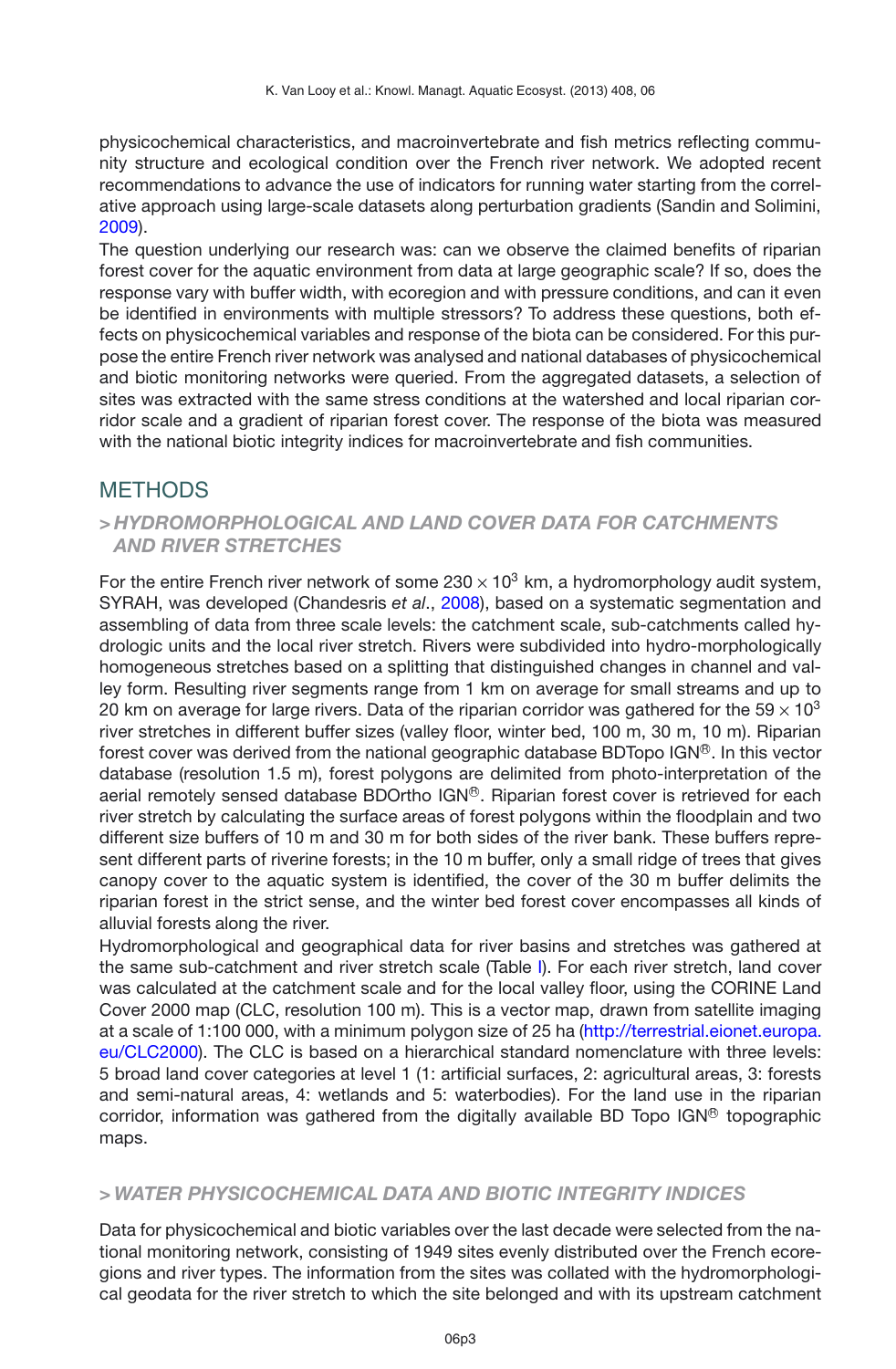### <span id="page-3-0"></span>*Table I*

| Environmental variables of the SYRAH database to detect hydromorphological alterations at the different |  |
|---------------------------------------------------------------------------------------------------------|--|
| spatial scales that are collated to the individual river stretches and survey sites.                    |  |

| Watershed                    |                                                                               |
|------------------------------|-------------------------------------------------------------------------------|
| <b>Ratio ARTI</b>            | percentage cover of urban land use class in CORINE land cover data            |
|                              | of the sub-catchments                                                         |
| <b>Ratio AGRI</b>            | percentage cover of intensive agricultural CORINE land cover classes          |
|                              | of the sub-catchments                                                         |
| <b>Ratio NATUR</b>           | percentage cover of near-natural CORINE land cover classes data               |
|                              | of the sub-catchments                                                         |
| <b>Drainage</b>              | percentage of drained land in watershed                                       |
| <b>Irrigation</b>            | percentage of irrigated land in watershed                                     |
| <b>Erosion</b>               | percentage of erosion-sensitive land in watershed                             |
| <b>River stretch</b>         |                                                                               |
| <b>Discharge spec</b>        | annual peak discharge estimate                                                |
| <b>Channel straightening</b> | percentage of straight reaches over the stretch, weighted by river type       |
| <b>Bars</b>                  | number of lateral bars over the stretch, divided by river length              |
| Dams/weirs                   | number of weirs/dams per stretch, divided by river length                     |
| <b>Bridges</b>               | number of river crossing bridges per stretch, divided by river length         |
| <b>Alluvial plain</b>        |                                                                               |
| <b>VegFP</b>                 | percentage cover of forest patches over the alluvial                          |
|                              | plain of the river stretch                                                    |
| <b>infraVF</b>               | percentage cover of infrastructure over the alluvial plain                    |
|                              | of the river stretch                                                          |
| <b>DikesFP</b>               | length of flood protection levees per stretch, divided by river length        |
| <b>ConWat</b>                | percentage cover of connected standing waters over the alluvial plain         |
|                              | of the river stretch                                                          |
| <b>UnconWat</b>              | percentage cover of disconnected standing waters over the alluvial plain      |
|                              | of the river stretch                                                          |
| <b>River bank</b>            |                                                                               |
| Veg30 m                      | percentage cover of forest patches for the 30 m riparian buffer               |
|                              | of the river stretch                                                          |
| Veg10 m                      | percentage cover of forest patches for the 10 m riparian buffer               |
|                              | of the river stretch                                                          |
| <b>InfraFP</b>               | percentage cover of infrastructure over riparian buffer of three river widths |
|                              | of the stretch                                                                |
| Urb100m                      | percentage cover of urbanisation for the 100 m riparian buffer                |
|                              | of the river stretch                                                          |

land cover. As these sites are selected for a biotic quality assessment representative for the local water body (which is a larger spatial unit than the hydromorphological stretch), this attribution of characteristics from the local stretch is reliable for our robust analysis. For the monthly recorded water chemistry data, the following variables were retained for our analysis: temperature, oxygen and nutrients (total nitrogen, ammonium, nitrite and nitrate, total phosphorus, orthophosphates and BOD). Only annual mean values were retained in the response analysis, as the averaged data can cover the impact of the riparian corridor on the aquatic system, whereas the more exceptional loads of nutriments (90th percentile) cannot be directly affected by the local riparian environment.

For macroinvertebrates, annual survey data are available per site. For fish, a standardised protocol of biannual measurements has been in place for the last 8 years. The macroinvertebrates were evaluated using the IBGN index (Indice Biologique Global Normalisé) (A.F.N.O.R. [1992\)](#page-13-6). The IBGN is a combination of two metrics: the total number of taxa (14 classes at family level) and the faunistic indicator group representing the presence or absence of 39 indicator taxa, grouped into nine sensitivity classes. The index is sensitive to pollution (especially eutrophication) and to general degradation (including habitat alteration). For its application to large geographical scale analysis based on the national level datasets, see also Wasson *et al*. [\(2010\)](#page-15-13). For fish, a standard electrofishing protocol was carried out during low-flow periods (May-October) to collect information about fish assemblages in the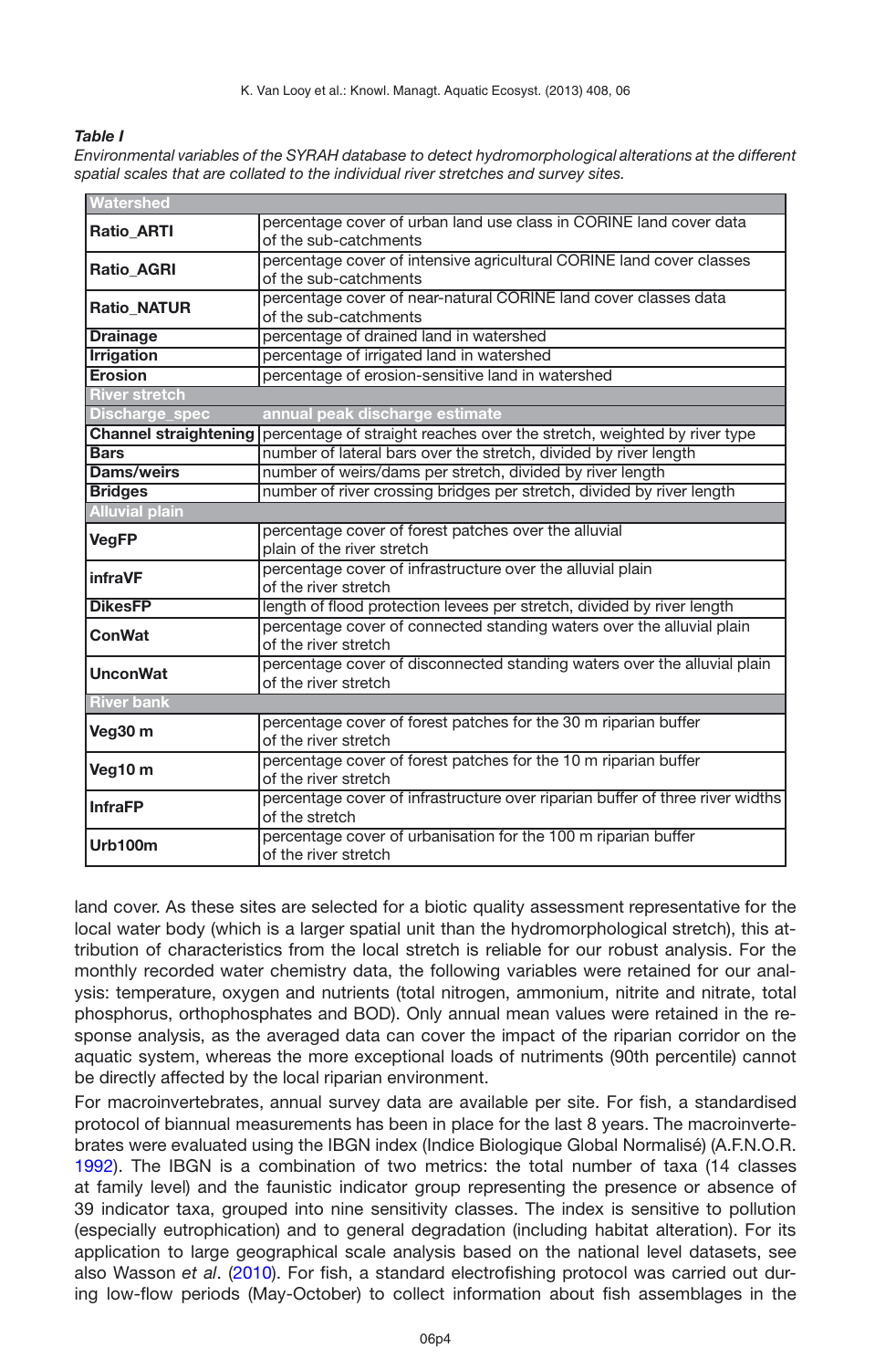monitoring network. The biotic index used in the evaluation of the ecological quality was the French fish-based index for the assessment of river health (IPR) (Oberdorff *et al*., [2002](#page-14-14)). Both for macroinvertebrates and for fish the median index values for the years since 2003 were selected from the database for each site.

### *> STRESSOR GRADIENT DEFINITION AND SELECTION OF HOMOGENEOUS STRESSOR SITES*

The complexity of the processes involved in nutrient reduction in spatial and temporal context demands the selection of datasets homogeneous in both environmental and anthropogenic stressor conditions to infer the role of riparian forest cover in the nutrient cycling. Transfers to and through water courses may be influenced by topography, climate, soil type, bedrock and water flow. We assumed that for areas in which these factors are quite homogeneous, nutrient transfers are similar, and so are temporal patterns of concentration in water courses. The application of hydro-ecoregions as homogeneous spatial units for this kind of analysis has already been successfully demonstrated in several studies (Wasson *et al*. [2010;](#page-15-13) Sauquet and Catalogne [2011;](#page-15-14) Gauroy and Carluer, [2011\)](#page-14-15).

Preliminary to the selection of survey sites, the main anthropogenic stressors to riparian forest fragmentation were explored over the entire river network to allow the detection of datasets homogeneous in stressor conditions.

For the selection of comparable survey site subsets, only sites on second to fourth Strahler order streams were retained, as the size influences the biochemical processing (Montreuil *et al*., [2010\)](#page-14-16). For response testing of respectively the physicochemical variables and the biotic elements, different selections were imposed to derive subsets homogeneous in stream type and anthropogenic disturbance. For the impact on physicochemical elements, it was possible to work within the six types of the national chemical typology of running waters (Bougon and Ferréol, 2010). This typology of French rivers for general physicochemical variables is based on two main descriptors; alkalinity, which corresponds primarily to regional geology, and nutrient conditions, corresponding to an altitudinal or distance-to-source gradient.

The response testing of biotic elements was executed within ecoregion subsets. The French hydro-ecoregion (HER) classification comprises 22 geographical entities in which stream and river ecosystems should exhibit common characteristics. Geology, relief and climate are the determinants for the hydro-ecoregion delimitation in France (Wasson *et al*., [2002\)](#page-15-15). The HERs provide a framework for grouping data in terms of natural river features and human activities. The applied biotic integrity indices further integrate river typology aspects in the assessment, since they are defined as the deviation from type-specific reference conditions. Also, for both these biotic indices and the physico-chemical variables, standards are set for good ecological status (NOR: DEVO1001032A). These normative boundaries can be reproduced if we observe significant relationships with riparian forest presence to identify minimal riparian forest cover to achieve good ecological status.

After primary elimination of ecoregions with too few sites with homogeneous stressor conditions, the two largest HERs were selected for the analysis of biotic responses (Figure [1\)](#page-5-0). The Calcareous Plains ecoregion HER9 covers 25% of France; the landscape comprises lowlands and plains, with low-energy streams. The land cover is characterised by a densely urbanised area around Paris and sparsely populated rural areas with intensive agricultural land use mainly for crops. The adjacent Calcareous Front ecoregion HER10 has a more submountainous geography with a contrasting land use of forests and agricultural use for livestock production (grassland).

## STATISTICAL ANALYSES

A preliminary data exploration was executed using principal component analysis (PCA) to eliminate redundancy in variables and detect main stressors for hydromorphological characteristics of the river stretches – including riparian forest cover – on the entire river network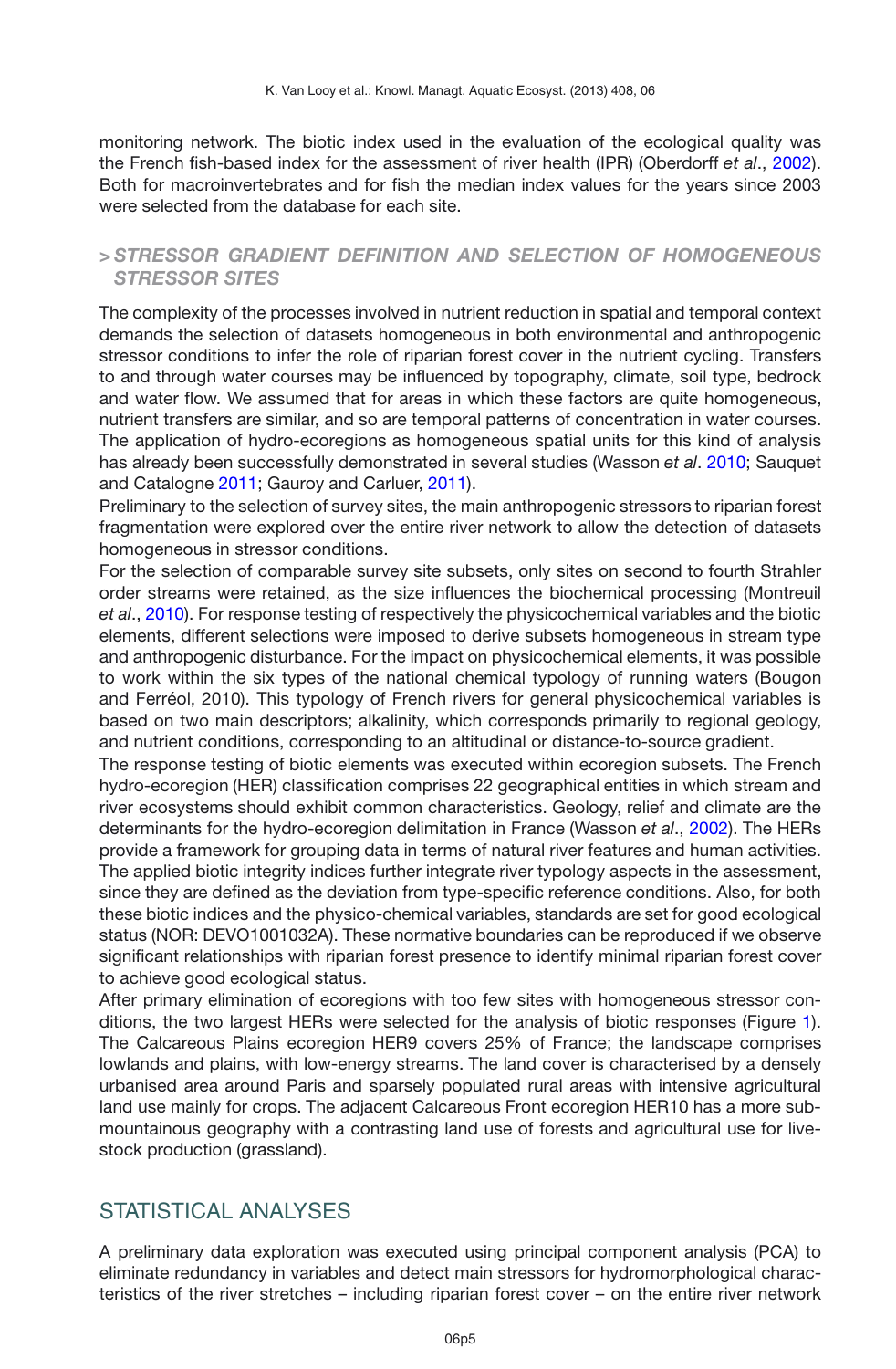

<span id="page-5-0"></span>*The studied French river network (the* 230 × 10<sup>3</sup> *river km in* 59 × 10<sup>3</sup> *Syrah stretches) and the selected monitoring network sites (national surveillance monitoring network RCS), and with bold contour the two ecoregions (HER 9 and 10) selected for the response of the aquatic communities.*

of  $59 \times 10^3$  river stretches present in the SYRAH geodatabase. Spearmann correlation testing between riparian forest cover and the selected variables from the PCA determined main stressors for the hydromorphological character. Elimination of upper and lower quantiles of these main stressors gave a selection of intermediate-pressure sites.

Within this selection, responses of the physicochemical variables to forest cover were investigated per chemical type. This testing was done individually per type, as we were interested in type-specific responses.

For the biotic responses a further selection of sites with homogeneous intermediate pressure within specific ecoregions was executed. These selections were assumed to show no relation of the relevant pressures to the riparian forest cover; this needed checking by correlation analysis between the stressors and riparian forest cover in the selected population using Spearman ranking tests. Further correlation testing between ecoregions was performed to see whether geographical differences were present for the responses, and in particular to test for multi-stressor environment effects. The presence of multiple stressors may outweigh the positive impact of the riparian canopy.

The response testing was done with linear regression techniques, first for the physicochemical variables within the distinct chemical types and secondly for the physicochemical and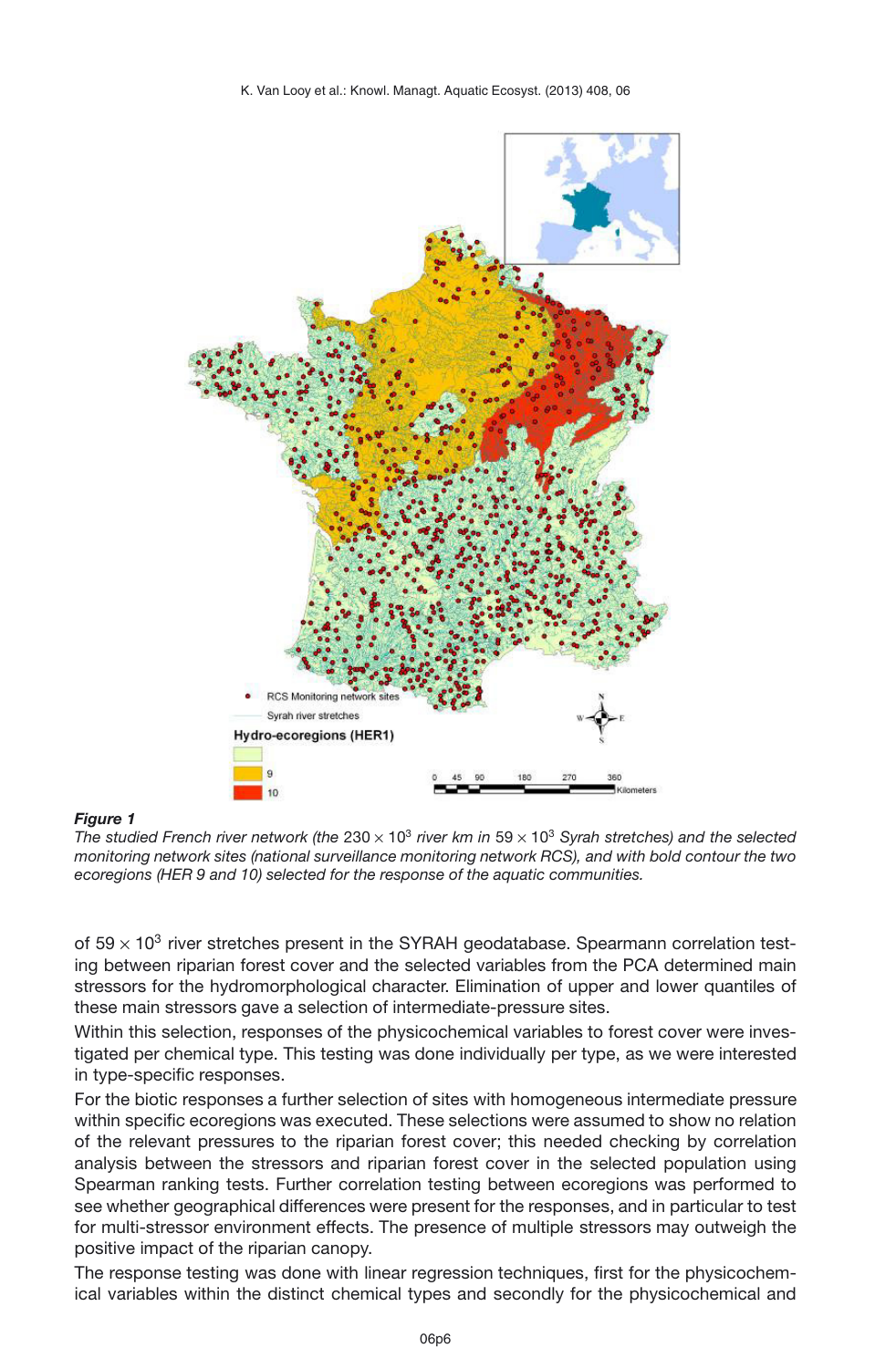biological variables in the ecoregions. As there was a range of unmeasured factors that were limiting for the response, quantile regression was used to obtain a better estimation and interpretation of the relationship under these circumstances, as this technique can more clearly distinguish changes in heterogeneous distributions (Cade and Noon, [2003\)](#page-14-17). It is also useful to estimate a range of quantiles rather than basing an analysis on only the mean or a single selected quantile (Cade and Noon, [2003](#page-14-17)). Here, we investigated the significance and concordance in the responses for the median and upper quantiles (50th, 75th, 90th and 95th), to see whether a general response for means as a conformity in the response of extreme values and thus an overall response was present. For the graphic presentation of the quantile regression results, the additive models for conditional quantile functions were used, as they provide an attractive framework to focus on features of the response beyond its central tendency (Koenker, [2010](#page-14-18)).

Finally, to test whether the outcomes are not biased by hydrological processes like dilution, a verification of the results with respect to flow regime was executed. The annual peak flow estimation (Q95 annual daily discharge, estimation to bankfull and effective discharge according to Leopold [\(1994\)](#page-14-19)) was determined for each stretch, based on extrapolation models for the national gauging stations (Snelder, Lamouroux, Leathwick *et al*., [2009;](#page-15-16) Sauquet and Catalogne, [2011](#page-15-14)). A multivariate regression analysis was performed to enable consideration of respective predictive power to nutrient reductions for the riparian forest cover and the flow regime. All factor analyses, Spearman ranking correlation tests and linear regressions were performed in Statistica (Statsoft, [2010\)](#page-15-17); the quantile regression analysis was performed with Quantreg in *R* (Koenker, [2010](#page-14-18)).

## **RESULTS**

## *> STRESSOR GRADIENT IDENTIFICATION*

Data exploration with factor analysis for riparian forest cover on the entire French river network revealed significant responses to urbanisation and agriculture in the riparian corridor and the catchment. As no geographical or hydrological variables were included, the PCA (Figure [2\)](#page-7-0) only explained a part of the broad hydromorphological variation over the river network. However, some clear distinctions between selected variables were observed. The first axis (eigenvalue 3.4, expl. 16.19%) reflected the naturalness of the stretch, whereas the second axis (eigenvalue 2.8, expl. 13.3%) discriminated between the stressors, opposing agricultural versus urban origin of alterations, and catchment versus local stressors. The riparian forest cover showed low values for this second axis and hence no distinction for forest fragmentation can be inferred for its origin; whether stressors are agricultural or urban, local or catchment-induced.

The stressors of intensive agricultural land use and urbanisation in the catchment show strongest opposed position to the riparian forest cover on the first PCA axis. Our dataset furthermore clearly demonstrates the prevailing multi-stressor environments; with average values of 39% intensive agriculture and 5.6% urban land cover for the catchments of the monitoring network sites, and a significant correlation (Spearman  $R = 0.24$ ) between these stressors. The urban and agricultural stressors also showed significant correlations with riparian forest cover for the local variables; for the urbanisation in a 100 m buffer *R* = −0.12, *p* < 0.01, and for river channel straightening (*R* = −0.15, *p* < 0.01). This last correlation corresponds to impairment mainly by agricultural land use, mostly exercised on the smaller rivers (Strahler order is at the opposite end of the axis). For these identified main stressors on the riparian forest, the selection of stretches with intermediate stress on the riparian forest was executed with boundaries of 2–10% urbanisation, whereas for the impairment by agricultural land use more gradual responses were found, and values between 20% and 50% cover in the watershed corresponded to intermediate stress conditions.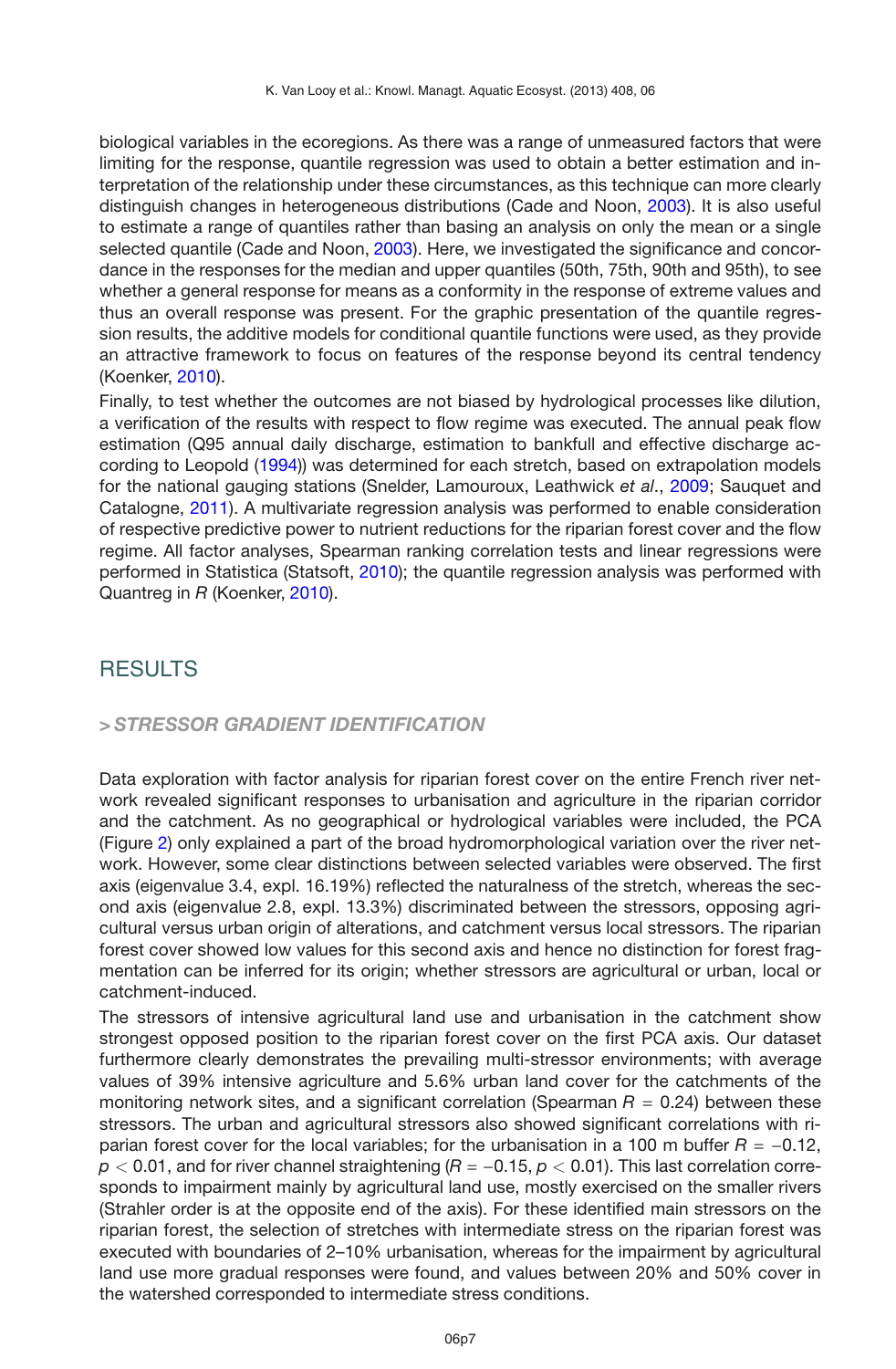<span id="page-7-0"></span>

*First two axes of the PCA for the riparian forest cover and the other hydromorphological characteristics for all the French river stretches. For the code description of the environmental variables see Table [I.](#page-3-0)*

### *> RIPARIAN-WATER CHEMISTRY RELATIONSHIPS*

For two chemical types of alkaline streams (H1 and H2) of upstream and middle stream regions, correlations (Spearman ranking significance *<*0.05) between agricultural land use and riparian forest cover for the selected intermediate stress sites impeded the use of these types in the analysis. For the four other chemical types, no significant correlation of riparian forest cover with the urban and agricultural land cover in the catchment was observed (*p <* 0.05). For the analyses, 445 sites of the lowland alkaline type H3, and the more acidic types S1, S2 and S3 corresponding to the intermediate stress conditions of agriculture and urbanisation were retained.

For nutrients a range of significant responses was present (Table [II\)](#page-8-0), whereas for oxygen and temperature no responses were observed. For these last two wide-ranging variables, the data gathered in the national monitoring network did not allow these kinds of correspondence analyses. For the significant nutrient responses, the different forms of nitrogen and phosphorus showed lower values with higher riparian forest cover.

The responses were comparable among chemical types, although nitrite and total phosphorous showed more consistent responses across all types than nitrate and orthophosphate. The absence of an ammonium response in the hard water type was as expected, as this cation is less abundantly present under more alkaline conditions. No consistent differences were observed in the responses for the different buffer widths investigated.

### *> RESPONSES OF BIOTA AND NUTRIENTS TO RIPARIAN FOREST COVER IN THE ECOREGIONS*

Two largest ecoregions (Calcareous plains HER9 and Calcareous front HER10 covering a major part of the north of France) were retained in the selection, as either too few sites with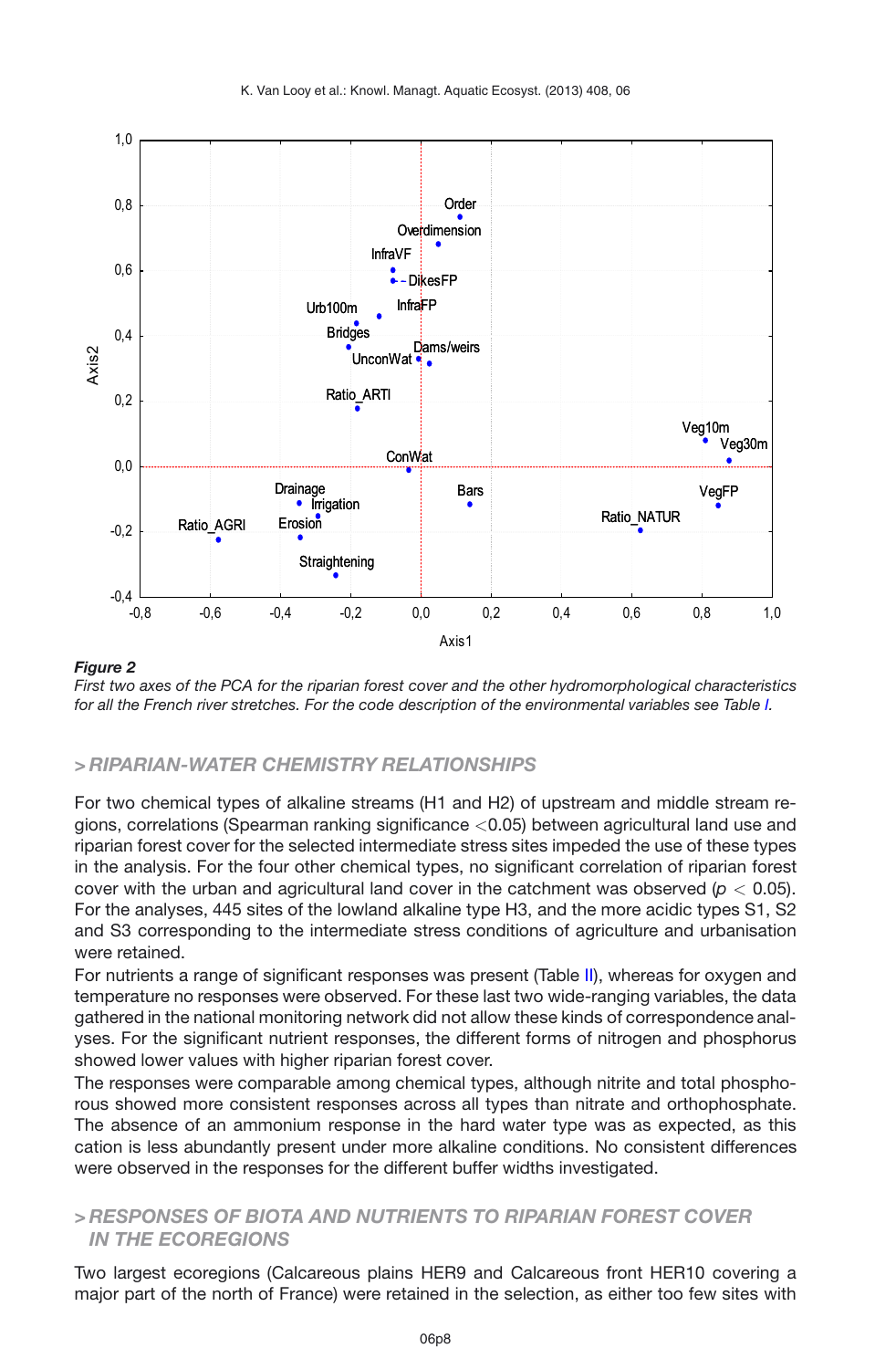### <span id="page-8-0"></span>*Table II*

*Slope (*b*), explained variance (*R2*) and significance (*p*) of the linear regressions for nutrients in relation with riparian forest cover in buffers of 10 m and 30 m for the different chemical types.*

|                                 |                                | <b>Lowland alkaline rivers H3</b> |                |                 |                 |                                | Non-alkaline upland rivers S1 |         |          |                                            |                             |                     |
|---------------------------------|--------------------------------|-----------------------------------|----------------|-----------------|-----------------|--------------------------------|-------------------------------|---------|----------|--------------------------------------------|-----------------------------|---------------------|
|                                 |                                | Veg10 m                           |                |                 | Veg30 m         |                                |                               | Veg10 m |          |                                            | Veg30 m                     |                     |
|                                 | b                              | $R^2$                             | $\omega$       | $\mathbf b$     | $R^2$           | $\omega$                       | b                             | $R^2$   | $\theta$ | b                                          | $R^2$                       | $\boldsymbol{p}$    |
| Ammonium                        | $-0.04$                        | 0.01                              | 0.92           | 0.01            | 0.01            | 0.68                           | $-0.31$ 0.12*                 |         | 0.02     |                                            |                             | $-0.3310.21*10.004$ |
| <b>Nitrite</b>                  | $-0.2010.13*$                  |                                   | 0.01           | $-0.02$         | 0.01            | 0.92                           |                               |         |          | -0.2710.21*10.0081-0.171                   | 0.03                        | 0.43                |
| <b>Nitrate</b>                  | $-0.22$ 0.20*                  |                                   | 0.003          | $-0.21$ 0.19*   |                 | 0.009                          | $-0.25$ 0.09                  |         | 0.09     | $-0.25$ 0.14*                              |                             | 0.01                |
| Phosphorus total $-0.22 0.12^*$ |                                |                                   | 0.03           | $-0.19$ [0.11*] |                 | 0.03                           |                               |         |          | $-0.30$  0.20* 0.005  $-0.28$  0.19* 0.005 |                             |                     |
| Orthophosphate                  | $-0.09$                        | 0.03                              | 0.15           | $-0.18$ 0.02    |                 | 0.58                           | $-0.35$ 0.11*                 |         | 0.05     | $-0.37 0.12*$                              |                             | 0.02                |
|                                 |                                |                                   | $N = 58$ sites |                 |                 |                                | $N = 65$ sites                |         |          |                                            |                             |                     |
|                                 |                                |                                   |                |                 |                 |                                |                               |         |          |                                            |                             |                     |
|                                 | Non-alkaline middle courses S2 |                                   |                |                 |                 | Non-alkaline lowland rivers S3 |                               |         |          |                                            |                             |                     |
|                                 |                                | Veg10 m                           |                |                 | <u>Veg30 m,</u> |                                |                               | Veg10 m |          |                                            | Veg30 m                     |                     |
|                                 |                                |                                   |                |                 | $-2$            |                                |                               | $-2$    |          |                                            | $\sim$ $\sim$ $\sim$ $\sim$ |                     |

|                                                                      | Veg10 m         |        |                                              | $Veq30$ m |              |                | Veg10 m                                                                                                                                     |       |     | Veg30 m                                 |       |      |
|----------------------------------------------------------------------|-----------------|--------|----------------------------------------------|-----------|--------------|----------------|---------------------------------------------------------------------------------------------------------------------------------------------|-------|-----|-----------------------------------------|-------|------|
|                                                                      | b               | $AR^2$ | Го.                                          | b         | $\sqrt{R^2}$ | Ю              | $\mathbf{b}$                                                                                                                                | $R^2$ | TO. |                                         | $R^2$ | p    |
| Ammonium                                                             | $-0.11$ 0.14*   |        | $0.002$ I                                    |           |              |                | l-0.13l0.16*l0.001l-0.13l0.12*l0.02l-0.11l0.04                                                                                              |       |     |                                         |       | 0.24 |
| <b>Nitrite</b>                                                       | $-0.16$ 0.15*   |        | 0.002                                        |           |              |                | $\left[-0.15\right]0.11^{*}$ 0.02 $\left[-0.13\right]0.12^{*}$ 0.02 $\left[-0.13\right]0.16^{*}$ 0.004                                      |       |     |                                         |       |      |
| <b>Nitrate</b>                                                       | $-0.12$ 0.04    |        | 0.16                                         |           |              |                | $\left[-0.09\right]$ 0.03 $\left[0.74\right]$ $\left[-0.11\right]$ 0.11* $\left[0.04\right]$ $\left[-0.10\right]$ 0.11* $\left[1.00\right]$ |       |     |                                         |       | 0.05 |
| <b>Phosphorus total</b> $-0.18$ 0.18 <sup>*</sup> 0.003 $-0.01$ 0.01 |                 |        |                                              |           |              |                | $\mid$ 0.98 $\mid$ -0.16 $\mid$ 0.15* $\mid$ 0.01 $\mid$ -0.18 $\mid$ 0.19* $\mid$ 0.002                                                    |       |     |                                         |       |      |
| Orthophosphate                                                       |                 |        | -0.25   0.22*   0.0006   -0.08   0.03   0.47 |           |              |                |                                                                                                                                             |       |     | $-0.05$   0.09 $ 0.06$   $-0.06$   0.04 |       | 0.16 |
|                                                                      | $N = 177$ sites |        |                                              |           |              | $N = 65$ sites |                                                                                                                                             |       |     |                                         |       |      |

intermediate stress (*<*50), or correlations between riparian forest cover and the stressors were present in most ecoregions. The riparian forest cover showed no correlation with the identified stressors of percentage of urbanisation or intensive agriculture in the watershed (Spearman ranking *R* for riparian forest in 10 m buffer with percentage intensive agriculture and urban area in HER9 were −0.06 and 0.07 and for HER10: −0.08 and 0.05). For ecoregion HER9 the multi-stressor context is more important, as there was a significantly higher agricultural land use (average 45%) than in the HER10 selection (average 34%, SD 11, *t*-test value (Wilcoxon *Z*) 4.6,  $p < 0.0001$ ) with a similar urbanisation.

Also, for this ecoregion scale analysis, some significant responses for nutrient elements were observed (Table [III\)](#page-9-0). The quantile regression results of the median and the 75-quantile regression for the 10 m and 30 m buffer had the same significance for the identified responses (shown as example for phosphorus in Table [IV](#page-9-1) and Figures [3](#page-10-0) and [4\)](#page-11-0).

Where the linear regression showed significant responses for macroinvertebrate average integrity scores both in HER9 and 10 (Table [V\)](#page-11-1), the responses proved stable in all quantiles in the HER10 only. For the fish index, the regressions showed significance only for HER10, thus confirming the difference between the biotic response for HER9 and 10 (Table [VI\)](#page-11-2).

In the analysis for dilution effects, discharges in the ecoregion HER9 selection were significantly correlated to nutrient concentrations for orthophosphates (*R* − 0.33), nitrites (*R* − 0.25) and nitrates (*R* − 0.23). The multiple regression with riparian forest cover in the 10 m buffer and discharge (Table [VII\)](#page-12-0) added some 10% explained variance for orthophosphate mean concentration (multiple regression  $R^2 = 0.245$ , in contrast to simple regression for riparian forest cover  $R^2 = 0.147$ ). No significant intra-variable effect was present. In the ecoregion HER10 discharge correlated strongest to nitrites (*R* − 0.33), ammonium (*R* − 0.27) and nitrates (*R* − 0.23). Here again, the multiple regression with riparian forest cover in the 10 m buffer and discharge (Table [VII\)](#page-12-0) showed no intra-effects and added some 10% explained variance for nitrites mean concentration (multiple regression  $R^2 = 0.235$ , in contrast to simple regression for riparian forest cover  $R^2 = 0.1$ ).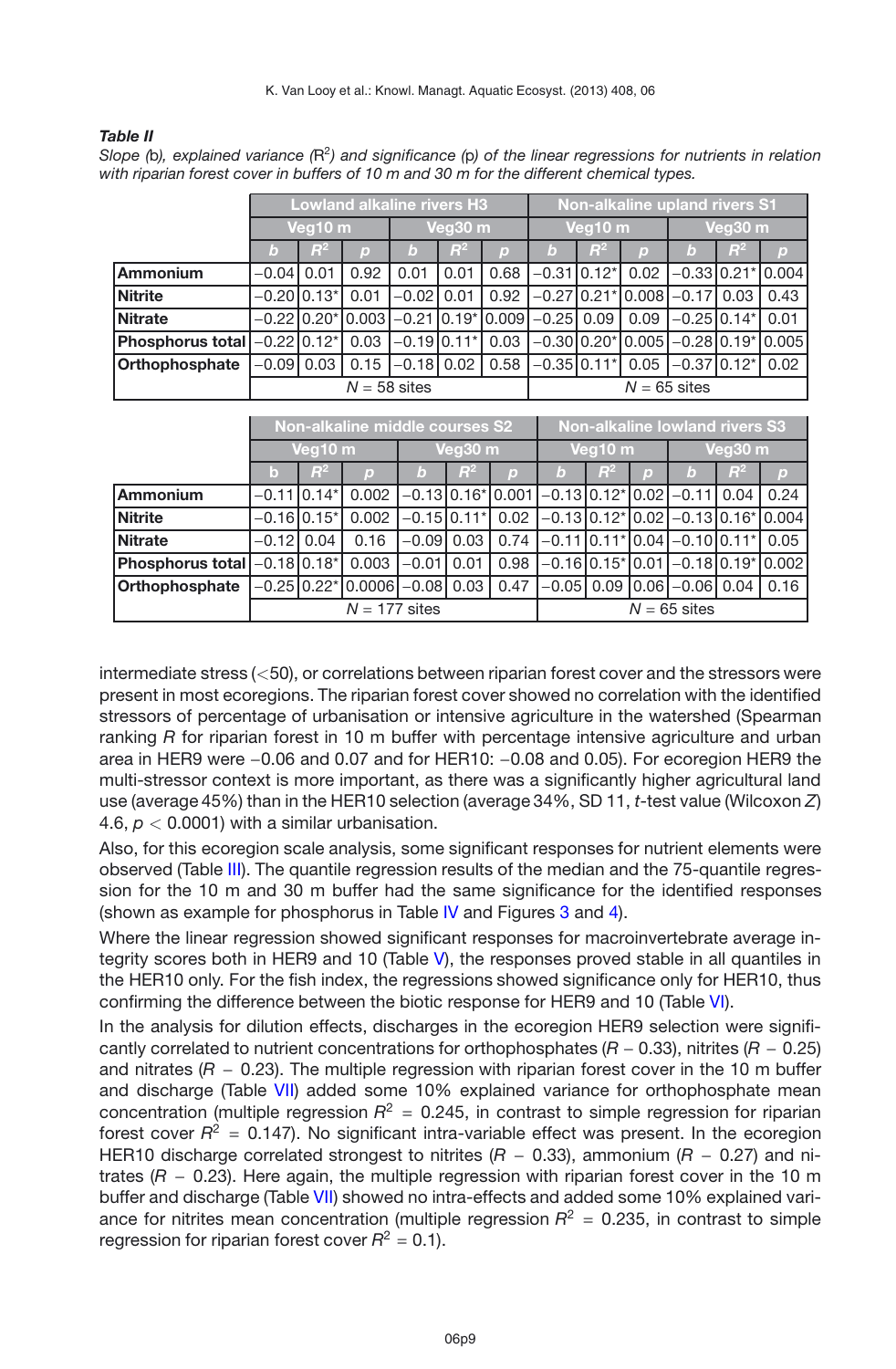#### *Table III*

|                         |         |                 | <b>Calcareous plains</b> hydro-ecoregion<br>Calcareous front   hydro-ecoregion |                |         |         |                   |         |
|-------------------------|---------|-----------------|--------------------------------------------------------------------------------|----------------|---------|---------|-------------------|---------|
|                         |         |                 |                                                                                | HER9           |         |         | HER <sub>10</sub> |         |
|                         | Veg10 m |                 |                                                                                | Veg30 m        |         | Veg10 m | Veg30 m           |         |
|                         | b       | $R^2$           | b                                                                              | $R^2$          | b       | $R^2$   | b                 | $R^2$   |
| N-Kjeldahl              | $-0.24$ | 0.03            | $-0.32$                                                                        | 0.02           | $-0.14$ | $0.15*$ | $-0.04$           | 0.02    |
| Ammonium                | $-0.13$ | 0.02            | $-0.08$                                                                        | 0.01           | $-0.17$ | $0.17*$ | $-0.18$           | 0.08    |
| <b>Nitrite</b>          | $-0.13$ | $0.15*$         | $-0.18$                                                                        | 0.07           | $-0.13$ | 0.06    | $-0.21$           | 0.02    |
| <b>Nitrate</b>          | $-0.16$ | 0.08            | $-0.14$                                                                        | 0.06           | $-0.03$ | 0.02    | $-0.03$           | 0.01    |
| <b>Phosphorus total</b> | $-0.25$ | $0.19*$         | $-0.30$                                                                        | $0.21*$        | $-0.14$ | $0.19*$ | $-0.14$           | $0.18*$ |
| Orthophosphate          | $-0.25$ | $0.21*$         | $-0.28$                                                                        | $0.22*$        | $-0.13$ | $0.13*$ | $-0.13$           | $0.11*$ |
|                         |         | $N = 113$ sites |                                                                                | $N = 93$ sites |         |         |                   |         |

<span id="page-9-0"></span>*Linear regression results for the physical-chemical variables in relation with riparian forest cover in buffers of 10 m and 30 m for the selected hydro-ecoregions.*

### <span id="page-9-1"></span>*Table IV*

*Total phosphorus and orthophosphate quantile regression results for riparian forest in 10 m buffer in the hydro-ecoregion HER9. Tau main effects for median (0.5) and upper quartile (0.75).*

|                | Value     | <b>Std. Error</b> | t value | $Pr($ >ltl |
|----------------|-----------|-------------------|---------|------------|
| <b>Total P</b> |           |                   |         |            |
| tau: 0.5       | $-0.0005$ | 0.0002            | $-2.8$  | $0.005*$   |
| tau: 0.75      | $-0.0008$ | 0.0003            | $-2.6$  | $0.011*$   |
| Orthophosphate |           |                   |         |            |
| tau: 0.5       | $-0.0010$ | 0.0003            | $-3.0$  | $0.003*$   |
| tau: 0.75      | $-0.0009$ | 0.0004            | $-2.2$  | $0.032*$   |

## **DISCUSSION**

## *> RIPARIAN FOREST COVER - AQUATIC ECOSYSTEM RELATIONSHIP*

In literature, large scale inferences of a significant relationship of riparian forest cover with biotic integrity are weakly quantified or show loose correspondence (Allan, [2004](#page-13-7); Wasson *et al*., [2010;](#page-15-13) Arnaiz *et al*., [2011\)](#page-13-0), often owing to the difficulty of retrieving accurate land cover data for the riparian corridor zone (Tormos *et al*., 2011). Here, we observed consistent responses to riparian forest cover in the selected datasets for nutrients and for biotic integrity indices. The results are consistent, as the same responses were observed over different selections, both over the chemical types and in the ecoregions. For the strongest responses of physicochemical parameters and biotic integrity indices, similar regression slopes were obtained and thus identical indications for ranges of riparian forest cover necessary for a good ecological functioning. Furthermore we tested for potential bias for our results caused by dilution effects. As the nutrients are negatively correlated to discharge of the selected stretches, indeed a dilution effect is observed. Yet, this effect does not interfere in the observed relationship with riparian forest cover, as evidenced in the correlation and multivariate regression results. The flow regime information adds significantly to the explained variance of nutrient concentration, yet with no overlap between the discharge and riparian forest cover predictor variables.

In addition, the responses were determined with different statistical approaches; the quantile regression analysis corroborated the responses, showing the presence of the response over the entire gradient, and not merely for the mean values. Quantile regression provides a more complete picture of the relationships between variables missed by other regression techniques, and is especially efficient for datasets with many unmeasured explanatory factors (Cade and Noon, [2003\)](#page-14-17), as is the case for our river quality data. Where the general linear regression pointed out a correlation between forest cover and the macroinvertebrate integrity in ecoregion HER9, the detailed analysis of the response in quantile regression revealed the difference in the responses between the ecoregions. This illustrates the useful application of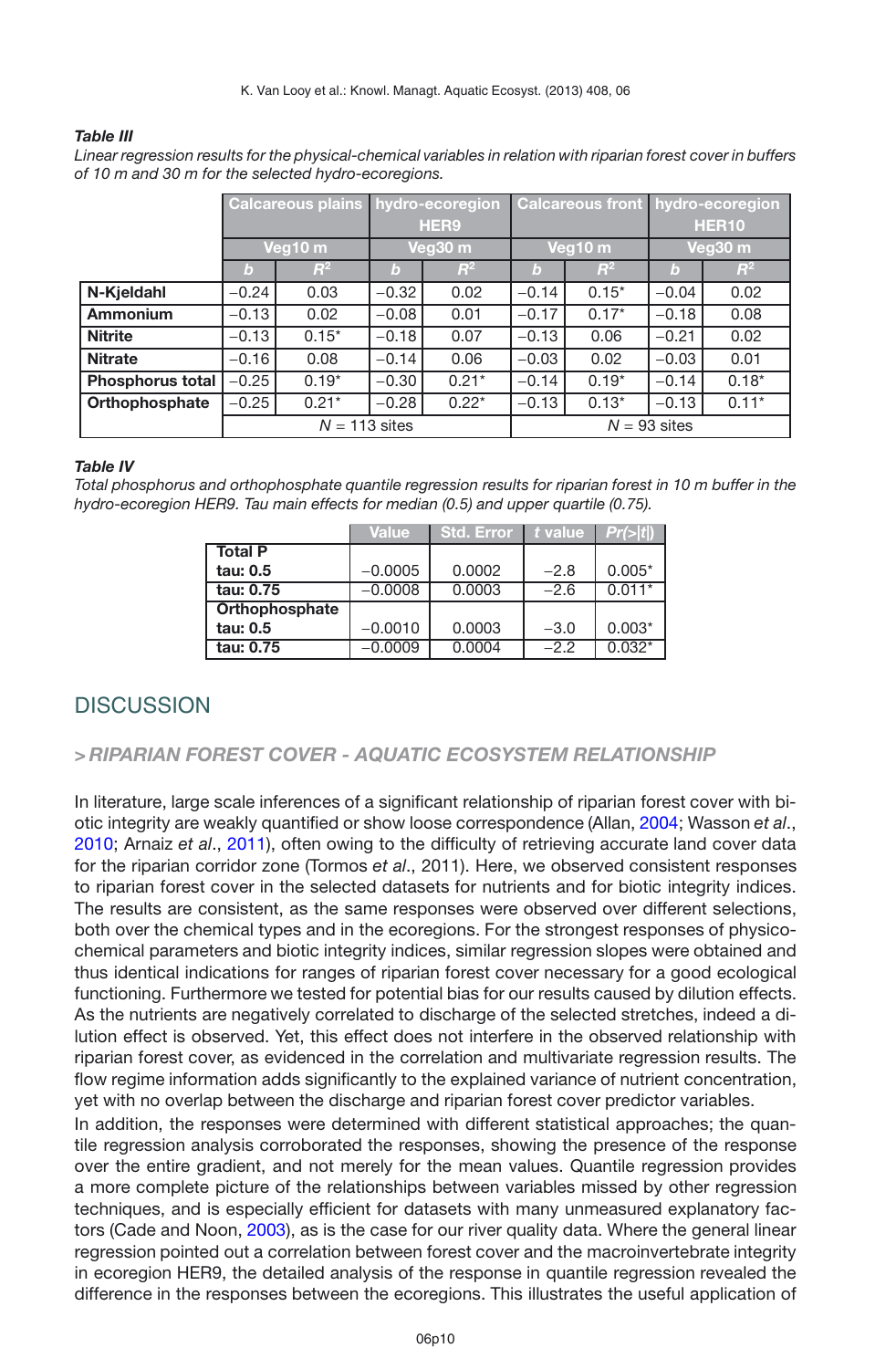

<span id="page-10-0"></span>*Presentation with additive model for conditional quantile functions (quantiles q50, q75, q90, q95, from RQSS, Koenker 2010) for orthophosphate response to riparian forest cover of the 10 m (Veg10 m, A) and 30 m (Veg30 m, B) buffer for the sites (points) in ecoregion HER9. We note that for the 10 m buffer the values can exceed 100% cover due to the calculation (omitting water part in buffer surface calculation, but not in forest cover).*

the quantile regression technique to support the analysis of heterogeneous distributions for multiple stressor environments.

The results also show consistency with other studies. From a regional-scale river network nutrient modelling study in the ecoregion HER9, a significant diminution of nutrient load was attributed to riparian forest cover (Curie *et al*., [2011\)](#page-14-5). The observed responses are also in line with records for other parts of the world (Storey and Cowley, [1997;](#page-15-1) Stewart *et al*., [2001;](#page-15-5) Meador and Goldstein, [2003;](#page-14-20) Arnaiz *et al*., [2011](#page-13-0)). Although no process-based experimental set up is used, and no site-specific information of forest cover to the biotic measurements is included, the data presented here over a large geographical scale yields consistent proof for the stated hypotheses of this functional benefit of riparian forests at the terrestrial-aquatic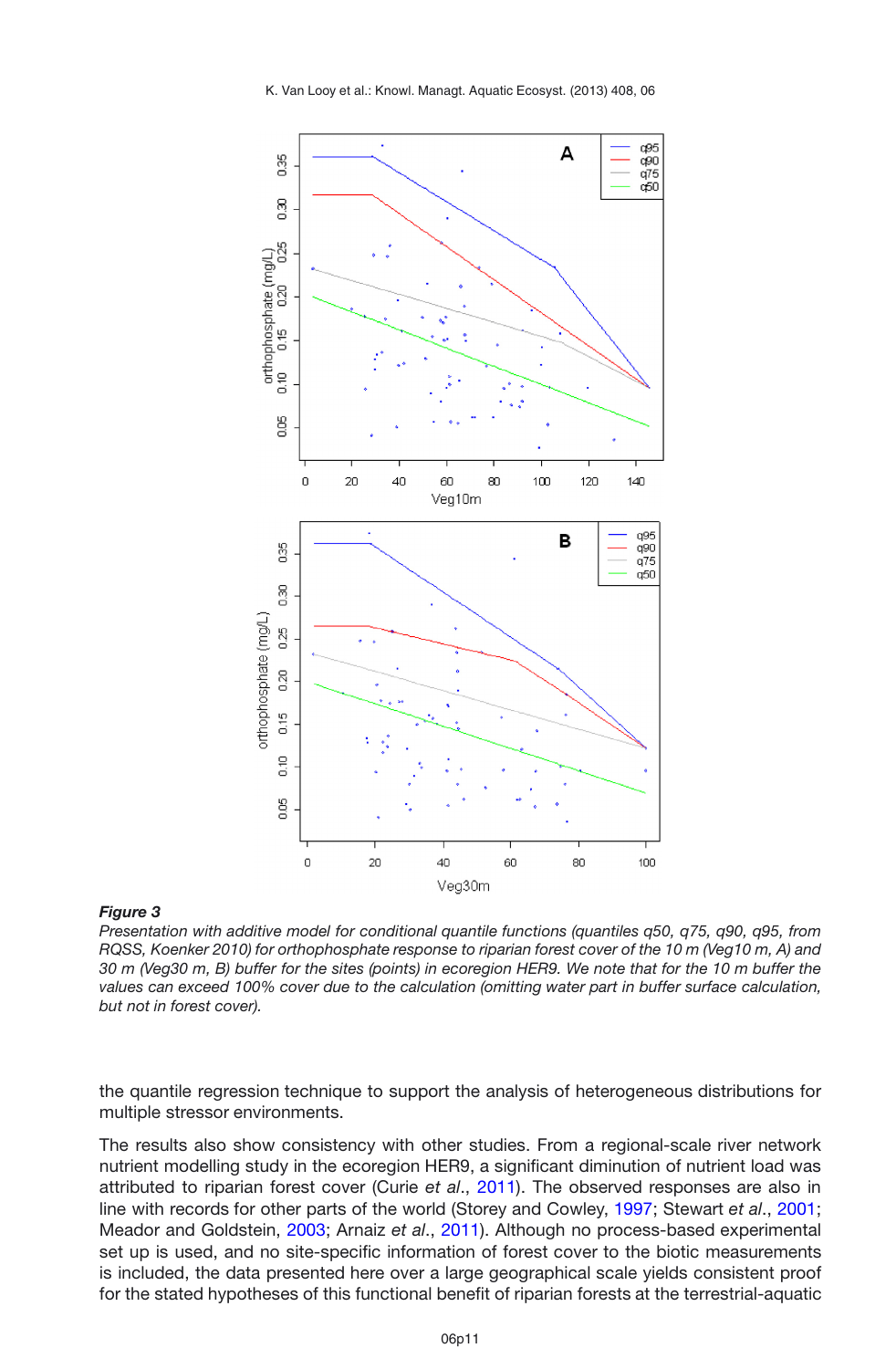<span id="page-11-0"></span>

*Additive model for conditional quantile functions (Koenker 2010) applied to the fish biotic index IPR response to riparian forest cover of the 10 m buffer (Veg10 m) in the ecoregion HER10. The upper quantiles q75, q90 and q95 functions are projected to detect boundary conditions at inflection points of the quantile regression lines.*

### <span id="page-11-1"></span>*Table V*

*Significance of the linear regressions for the biotic integrity indices of macroinvertebrates (IBGN) and fishes (IPR) in relation with riparian forest cover in buffers of 10 m and 30 m for the different hydroecoregions.*

|                   |                 | Plains hydro-ecoregion | <b>Calcareous Front hydro-ecoregion</b> |                |  |  |  |
|-------------------|-----------------|------------------------|-----------------------------------------|----------------|--|--|--|
| <b>Calcareous</b> |                 | HER <sub>9</sub>       | HER <sub>10</sub>                       |                |  |  |  |
|                   |                 | Veg10 m                | Veg10 m                                 |                |  |  |  |
|                   | Iō              | $R^2$                  |                                         | $R^2$          |  |  |  |
| <b>IBGN</b>       | 0.12            | $0.05*$                | 0.14                                    | $0.04*$        |  |  |  |
| <b>IPR</b>        | $-0.03$         | 0.01                   | $-0.19$                                 | $0.05*$        |  |  |  |
|                   | $N = 113$ sites |                        |                                         | $N = 93$ sites |  |  |  |

#### <span id="page-11-2"></span>*Table VI*

*Fish-index (IPR) and macroinvertebrate index (IBGN) quantile regression results for riparian forest cover in 10 m and 30 m buffer in the hydro-ecoregions HER10 and HER9.*

|                   | <b>Value</b> | <b>Std. Error</b> | t value | $Pr($ > t |
|-------------------|--------------|-------------------|---------|-----------|
| <b>HER10.</b>     |              |                   |         |           |
| IPR, 10 m buffer  |              |                   |         |           |
| tau: 0.5          | $-0.01$      | 0.005             | $-2.0$  | $0.045*$  |
| tau: 0.75         | $-0.01$      | 0.004             | $-2.6$  | $0.011*$  |
| IPR, 30 m buffer  |              |                   |         |           |
| tau: 0.5          | $-0.02$      | 0.008             | $-2.2$  | $0.029*$  |
| IBGN, 10 m buffer |              |                   |         |           |
| tau: 0.5          | 0.02         | 0.010             | 2.3     | $0.023*$  |
| tau: 0.75         | 0.02         | 0.009             | 2.6     | $0.009*$  |
| IBGN, 30 m buffer |              |                   |         |           |
| tau: 0.5          | 0.04         | 0.018             | 2.1     | $0.035*$  |
| tau: 0.75         | 0.04         | 0.016             | 2.7     | $0.007*$  |
| HER9              |              |                   |         |           |
| IBGN, 10 m buffer |              |                   |         |           |
| tau: 0.5          | 1.61         | 1.277             | 1.3     | 0.211     |
| tau: 0.75         | 0.60         | 3.188             | 0.2     | 0.850     |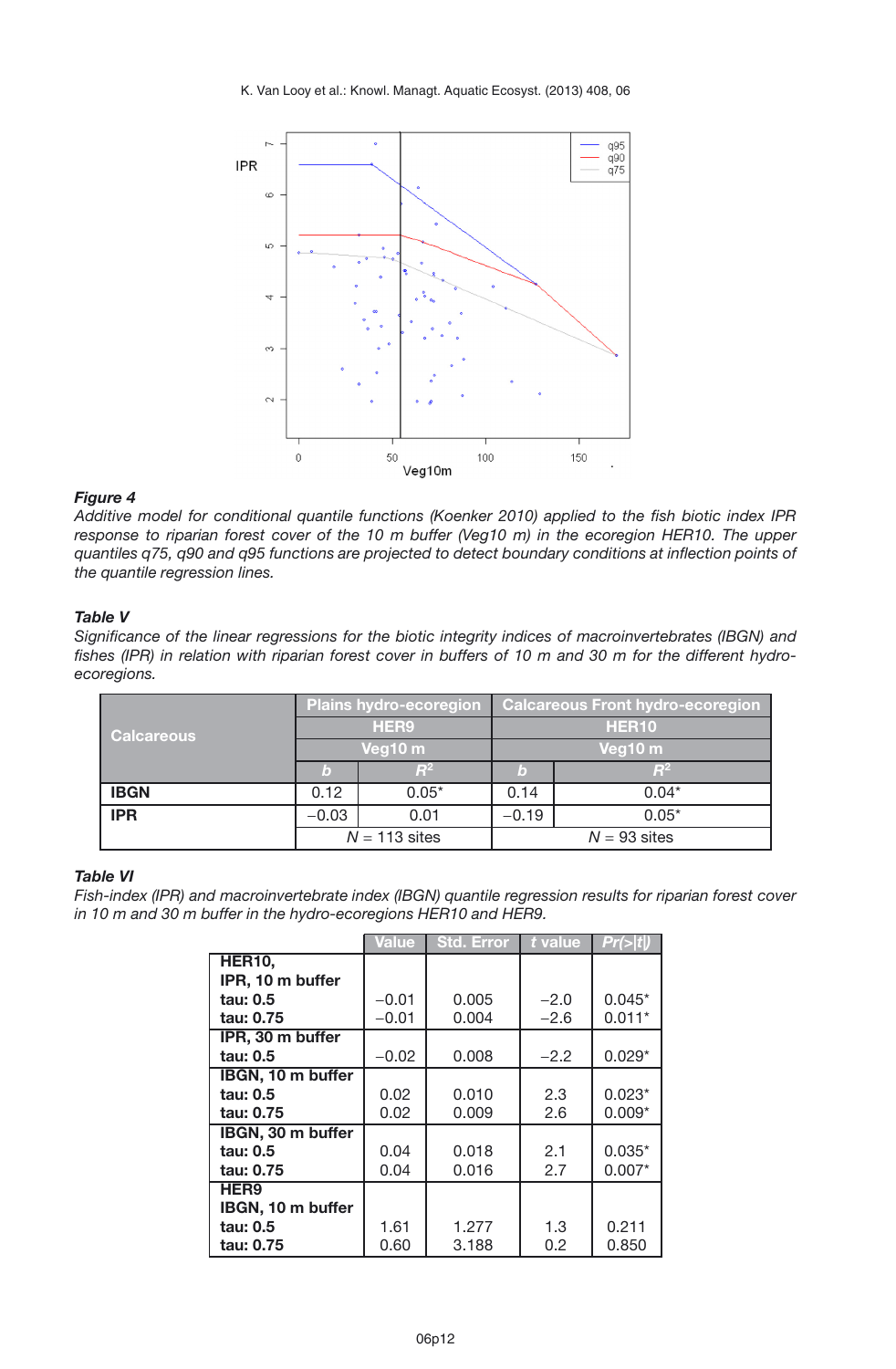K. Van Looy et al.: Knowl. Managt. Aquatic Ecosyst. (2013) 408, 06

### <span id="page-12-0"></span>*Table VII*

*Nutrient (orthophosphates for HER9 and nitrite for HER10 sites) multiple regression parameter tests for riparian forest cover and discharge.*

| Calcareous plains hydro-ecoregion HER9 orthophosphate mean $R^2$ = 0.245 |                 |                       |          |         |  |  |  |  |
|--------------------------------------------------------------------------|-----------------|-----------------------|----------|---------|--|--|--|--|
|                                                                          | <b>Estimate</b> | <b>Standard error</b> |          | Pr >  t |  |  |  |  |
| Veg10 m                                                                  | $-0.342$        | 0.163                 | $-2.095$ | 0.039   |  |  |  |  |
| Discharge_spec                                                           | $-0.268$        | 0.158                 | $-1.694$ | 0.093   |  |  |  |  |
| Veg10 $m \times$ Discharge_spec                                          | $-0.047$        | 0.212                 | $-0.221$ | 0.826   |  |  |  |  |
| Calcareous front hydro-ecoregion HER10 nitrite mean $R^2$ = 0.235        |                 |                       |          |         |  |  |  |  |
|                                                                          | <b>Estimate</b> | <b>Standard error</b> |          | Pr >  t |  |  |  |  |
| V <sub>eg10</sub> m                                                      | $-0.475$        | 0.239                 | $-1.985$ | 0.051   |  |  |  |  |
| Discharge_spec                                                           | $-0.588$        | 0.253                 | $-2.323$ | 0.023   |  |  |  |  |
| Veg10 $m \times$ Discharge_spec                                          | 0.320           | 0.344                 | 0.931    | 0.355   |  |  |  |  |

interface. The extensive set of standardised monitoring surveys provides a stabilised network that enables analyses over larger scale patterns of ecological quality in river networks. Here we focused solely on riparian forest cover. Other land use classes in the riparian corridor can also act as buffers (herbaceous semi-natural vegetation). However, to identify these kinds of vegetation unambiguously at this spatial scale from remote sensing data is still a challenge. At present this data is not available over these larger spatial scales.

## *> HOW MUCH RIPARIAN FOREST IS REQUIRED?*

The detected relationship allows the determination of conditions for good ecological functioning of the riparian corridor. Not only were the responses consistent over the different selections and elements, they also showed similar response functions with respect to the different variables indicating the ecological status of the aquatic system. This enables the identification of boundary conditions for riparian forest cover to delineate good ecological status for the aquatic environment. The good and high status boundaries – the legal standards at national level according to the European Water Framework Directive – for the physicochemical variables and biotic integrity indices of the aquatic systems were consistently found to correspond to a narrow range of riparian forest cover values in all significant regressions. For the 10 m buffer, good status for physicochemical variables and biotic indices corresponded to 60% riparian forest cover, and high status to 70%. For the 30 m buffer these boundaries were at 45% cover for good and 55% for high status of riparian forest. The quantile regression was even more reliable in making predictions, and corroborated the identified boundaries. The method of inflection point detection in the regression line pointed out the same boundary without using the standards for good physico-chemical and biotic status to infer the boundary. The detected responses were comparable to recent recordings of 54% forest cover as a boundary for the biotic integrity based on the Plecoptera genera (Tornblom *et al*., [2011](#page-15-18)). Like these authors, we detected a 55% boundary for the biotic integrity based on the fish community with the additive quantile regression approach (Figure [4\)](#page-11-0).

The observed responses showed low explained variance and thus low predictive power for the regression functions  $(R^2$  values in Tables [II](#page-8-0) and [III](#page-9-0) between 0.11 and 0.22). However, these observed relationships give an indication that increasing riparian forest cover can significantly improve the rivers' purification potential and biotic integrity. Thus it can be classified as a 'noregret' restoration measure (European Commission, [2007](#page-14-21)), easily and immediately applicable without conflicting with more exhaustive integrated management programmes.

### *> SINGLE VERSUS MULTI-STRESSOR ENVIRONMENTS*

In other parts of the world, much stronger relationships between the river's biotic integrity and the riparian corridor are found in strictly agricultural-forest landscapes, and are documented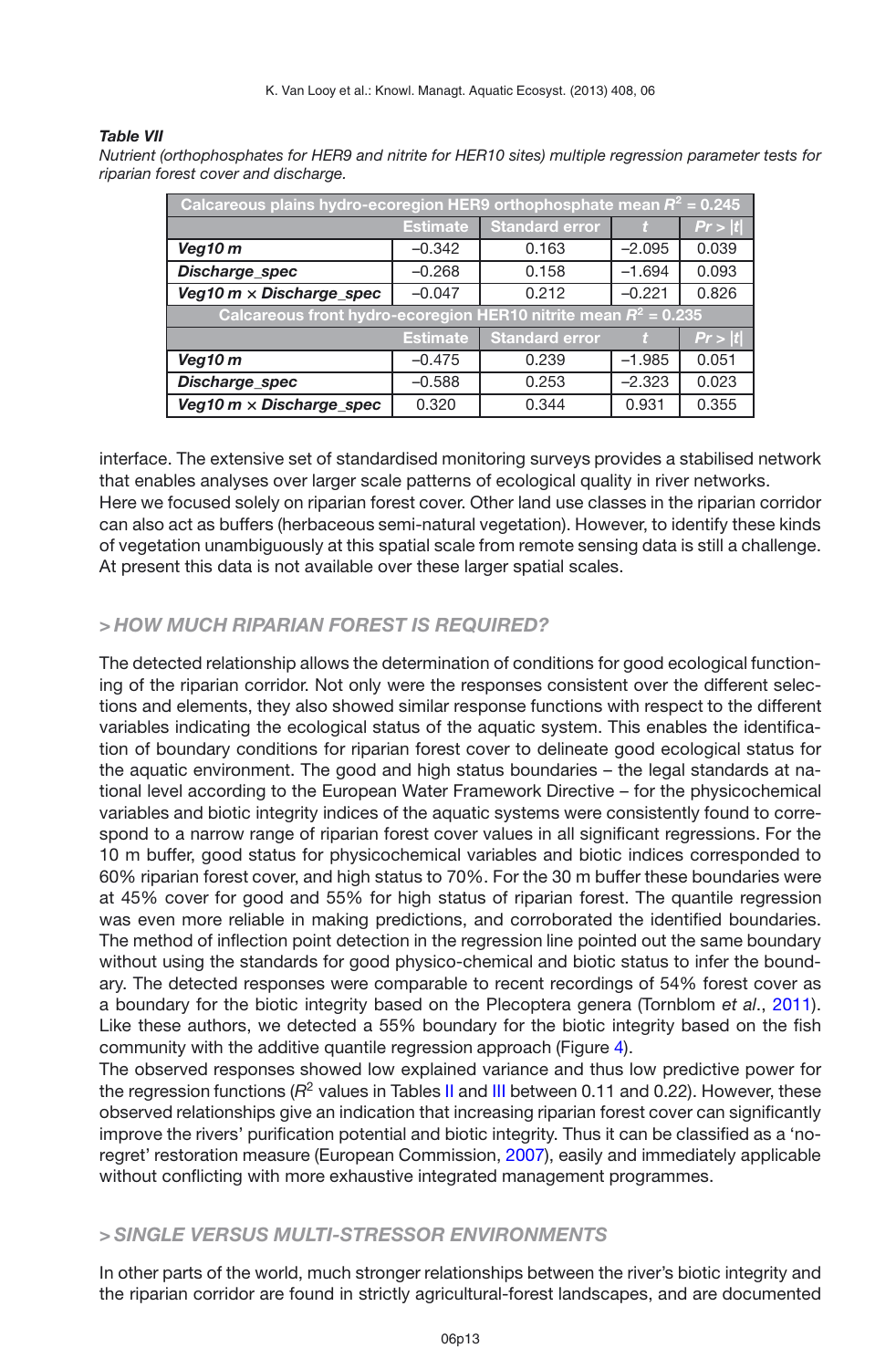as consistent for single-pressure conditions. For smaller agricultural watersheds in North Carolina, 73% of the variance in fish and macroinvertebrate communities was explained by watershed and local riparian corridor characteristics (Stewart *et al*., [2001;](#page-15-5) Wilson *et al*., [2008;](#page-15-6) Arnaiz *et al*., [2011\)](#page-13-0), whereas riparian forest as a single predictor explained 63% of the fish species assemblages in smaller headwater streams of agriculturally dominated catchments of a northern Great Plains ecoregion (Wilson *et al*., [2008\)](#page-15-6). In our multi-stressor context, only up to 22% of the variance for nutrients (Table [II\)](#page-8-0) and 5% for biotic integrity metrics (Table [V\)](#page-11-1) are explained by riparian forest cover. An indication of the gradual impact of the multiple stressors intervening in the biotic response to the riparian corridor is also present in our analysis, when we compare the responses in the different ecoregions. Biotic responses were lower or absent for regions with a strong presence of multiple stressors. Ecoregion HER10 showed a lower multi-stressor state than the HER9 and showed more significant responses to the biological quality. Hence although certainly not a single-stressor environment, the HER10 is less influenced by multiple stressors.

In our selections, no difference in responses of nutrients was observed for the ecoregions. As we still found significant effects on nutrient conditions for strong multi-stressor environments, we can conclude that even though the effects are clearly more substantial in single-stressor environments – especially the effect on the biotic communities – in multi-stressor environments riparian forests can still positively influence the aquatic environment.

## ACKNOWLEDGEMENTS

This work was supported by the French Ministry of the Environment (MEDDTL) and by the "Office National de l'Eau et des Milieux Aquatiques" (ONEMA). We are also grateful to the 6 water agencies and the 22 regional directions (DREAL) for the organisation of the monitoring networks and all the field operators that participated in the abiotic and biotic data collection.

## **REFERENCES**

- <span id="page-13-6"></span>A.F.N.O.R., 1992. Essai des eaux. Determination de l'Indice Biologique Global Normalisé (IBGN). Association Française de Normalisation – norme homologuée T90-350:1–8.
- <span id="page-13-7"></span>Allan J.D., 2004. Landscapes and riverscapes: The Influence of Land Use on Stream Ecosystems. *Annu. Rev. Ecol. Evol. Syst., 35*, 257–284.
- <span id="page-13-0"></span>Arnaiz O.L., Wilson A.L., Watts R.J. and Stevens M.M., 2011. Influence of riparian condition on aquatic macroinvertebrate communities in an agricultural catchment in south-eastern Australia. *Ecol. Res., 26*, 123–131.
- <span id="page-13-4"></span>Astorga A., Heino J., Luoto M. and Muotka T., 2011. Freshwater biodiversity at regional extent: determinants of macroinvertebrate taxonomic richness in headwater streams. *Ecography, 34*, 705–713.
- Bougon N. and Ferréol M., 2011. Physico-chimie soutenant la biologie. Typologie chimique nationale des cours d'eau. Rapport d'action 10, domaine QME. Pôle hydroécologie des cours d'eau Cemagref/Onema.
- <span id="page-13-3"></span>Bowes M.J., Ings N.L., McCall S.J., Warwick A., Barrett C., Wickham H.D., Harman S.A., Armstrong L.K., Scarlett P.M., Roberts C., Lehmann K. and Singer A.C. 2012 Nutrient and light limitation of periphyton in the River Thames: implications for catchment management. *Sci. Total Envir., 434*, 201–212.
- <span id="page-13-1"></span>Broadmeadow S.B., Jones J.G., Langford T.E.L., Shaw P.J. and Nisbet T.R., 2011. The influence of riparian shade on lowland stream water temperatures in southern England and their viability for brown trout. *River Res. Appl., 27*, 226–237.
- <span id="page-13-5"></span>Brooks S.S. and Lake P.S., 2007. River Restoration in Victoria, Australia: Change is in the Wind, and None too Soon. *Restor. Ecol., 15*, 584–591.
- <span id="page-13-2"></span>Brunke M., 2008. Hydromorphological indicators for the ecological status of fish inhabitating the lower trout region in streams in the North-German lowlands. *Hydrologie Und Wasserbewirtschaftung, 52*, 234–244.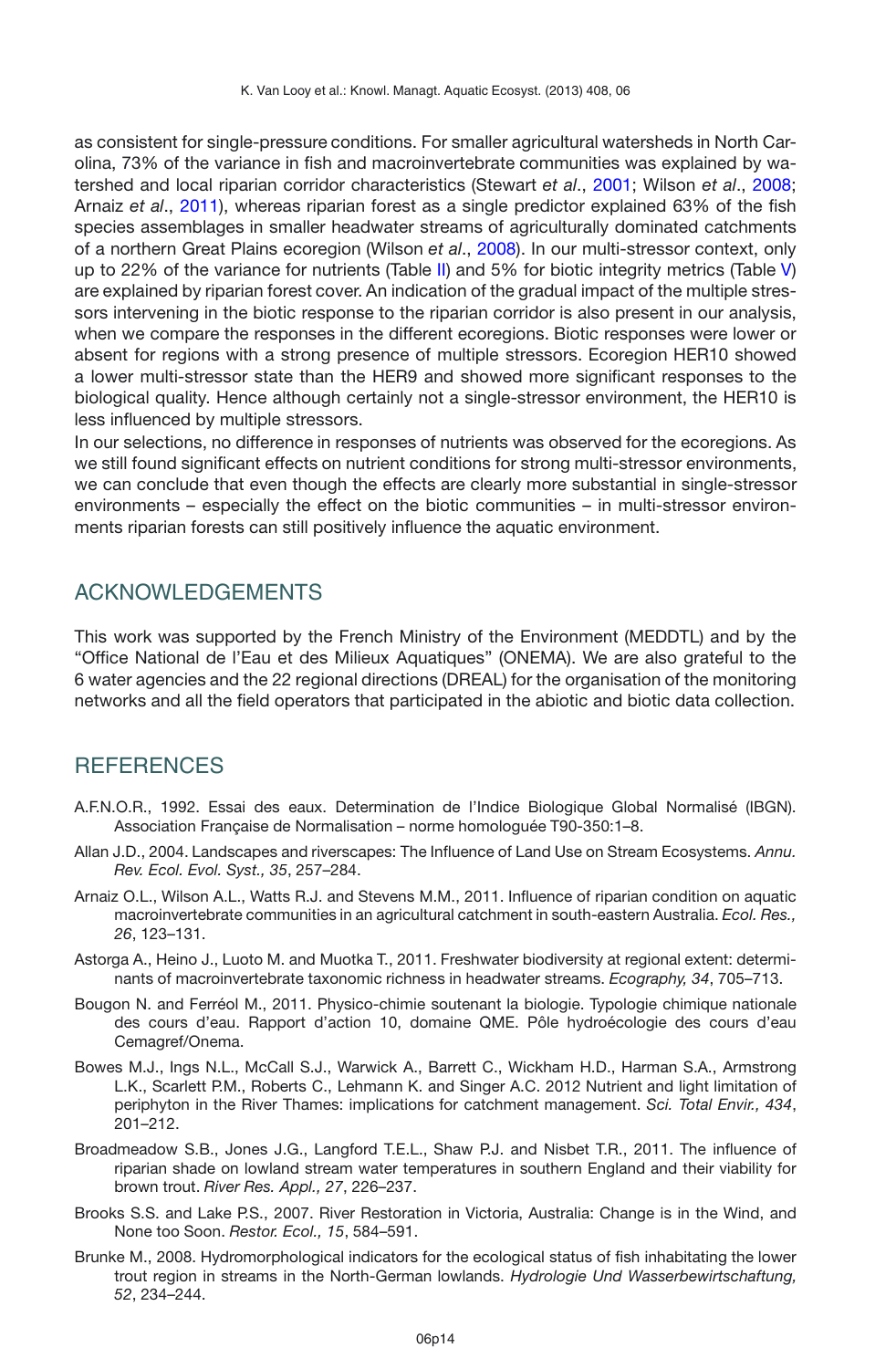- <span id="page-14-17"></span>Cade B.S. and Noon B.R., 2003. A gentle introduction to quantile regression for ecologists. *Front. Ecol. Environ., 1*, 412–420.
- <span id="page-14-13"></span>Chandesris A., Mengin N., Malavoi J.R., Wasson J.G. and Souchon Y., 2008. SYRAH-CE: Système Relationnel d'Audit de l'Hydromorphologie des Cours d'Eau A relational, multi-scale system for auditing the hydro-morphology of running waters: diagnostic tool to help the WFD implementation in France. Page 4 *in* 4th international conference on river restoration, Venice, ITA.
- <span id="page-14-5"></span>Curie F., Ducharne A., Bendjoudi H. and Billen G., 2011. Spatialization of denitrification by river corridors in regional-scale watersheds: Case study of the Seine river basin. *Physics and Chemistry of the Earth, 36*, 530–538.
- <span id="page-14-10"></span>Death R.G. and Collier K.J., 2010. Measuring stream macroinvertebrate responses to gradients of vegetation cover: when is enough enough? *Freshw. Biol., 55*, 1447–1464.
- <span id="page-14-3"></span>Dodds W. and Oakes R., 2006. Controls on Nutrients Across a Prairie Stream Watershed: Land Use and Riparian Cover Effects. *Environ. Manage., 37*, 634–646.
- Dodds W. and Oakes R., 2008. Headwater Influences on Downstream Water Quality. *Environ. Manage., 41*, 367–377.
- <span id="page-14-6"></span>Elosegi A., Diez J. and Mutz M., 2010. Effects of hydromorphological integrity on biodiversity and functioning of river ecosystems. *Hydrobiologia, 657*, 199–215.
- <span id="page-14-21"></span>European Commission, 2007. Adapting to climate change in Europe – options for EU action. Green Paper, COM(2007) 354 final.
- <span id="page-14-15"></span>Gauroy C. and Carluer N. (2011) Interpretation of data on pesticide residues in surface water in France, by grouping data within homogeneous spatial units. *Knowl. Managt. Aquatic Ecosyst.*, *400*, 04.
- <span id="page-14-9"></span>Ghermandi, A., V. Vandenberghe, L. Benedetti, W. Bauwens, P.A. Vanrolleghem (2009) Model-based assessment of shading effect by riparian vegetation on river water quality, *Ecol. Eng., 35*, 92–104.
- <span id="page-14-11"></span>Gregory S.V., Swanson F.J., McKee W.A. and Cummins K.W., 1991. An ecosystem perspective of riparian zones. *Bioscience*, 41, 540–551.
- <span id="page-14-7"></span>Hopkins R.L. and Whiles M.R., 2011. The importance of land use/land cover data in fish and mussel conservation planning. *Ann. de Limnol. Int. J. Lim., 47*, 199–209.
- <span id="page-14-8"></span>Hutchins, M.G., Johnson, A.C., Deflandre-Vlandas, A., Comber, S., Posen, P. & Boorman, D. (2010) Which offers more scope to suppress river phytoplankton blooms: Reducing nutrient pollution or riparian shading? *Science of The Total Environment, 408*, 5065–5077.
- <span id="page-14-18"></span>Koenker R., 2010. Quantreg: Quantile Regression. R package version 4.50.
- <span id="page-14-19"></span>Leopold, L. B. 1994. A View of the River, Cambridge, Mass, Harvard University Press.
- <span id="page-14-1"></span>Lowrance R., Todd R., Fail J., Hendrickson O., Leonard R. and Asmussen L., 1984. Riparian forests as nutrient filters in agricultural watersheds. *BioScience, 34*, 374–377.
- <span id="page-14-2"></span>Lowrance R., Altier L.S., Newbold J.D., Schnabel R.R., Groffman P.M., Denver J.M., Correll D.L., Gilliam J.W., Robinson J.L., Brinsfield R.B., Staver K.W., Lucas W., Todd A.H., 1997. Water quality functions of riparian forest buffers in Chesapeake bay watersheds. *Environ. Manage., 21*, 687–712.
- <span id="page-14-0"></span>Mayer P.M., Reynolds S.K., McCutchen M.D. and Canfield T.J., 2007. Meta-analysis of nitrogen removal in riparian buffers. *J. Environ. Qual., 36*, 1172–1180.
- <span id="page-14-20"></span>Meador M.R. and Goldstein R.M., 2003. Assessing water quality at large geographic scales: Relations among land use, water physicochemistry, riparian condition, and fish community structure. *Environ. Manage., 31*, 504–517.
- <span id="page-14-16"></span>Montreuil O., Merot P. and Marmonier P., 2010. Estimation of nitrate removal by riparian wetlands and streams in agricultural catchments: effect of discharge and stream order. *Freshw. Biol., 55*, 2305−2318.
- <span id="page-14-4"></span>Newbold J.D., Herbert S., Sweeney B.W., Kiry P. and Alberts S.J., 2010. Water Quality Functions of a 15- Year-Old Riparian Forest Buffer System1. *Journal of the American Water Resources Association, 46*, 299–310.
- NOR, 2010. Arrêté du 25 janvier 2010 relatif aux méthodes et critères d'évaluation de l'état écologique, de l'état chimique et du potentiel écologique des eaux de surface pris en application des articles R. 212-10, R. 212-11 et R. 212-18 du code de l'environnement. NOR: DEVO1001032A.
- <span id="page-14-14"></span>Oberdorff T., Pont D., Hugueny B. and Porcher J.P., 2002. Development and validation of a fish-based index for the assessment of 'river health' in France. *Freshw. Biol., 47*, 1720–1734.
- <span id="page-14-12"></span>Palmer M., Allan J.D., Meyer J. and Bernhardt E.S., 2007. River Restoration in the Twenty-First Century: Data and Experiential Knowledge to Inform Future Efforts. *Restor. Ecol., 15*, 472–481.